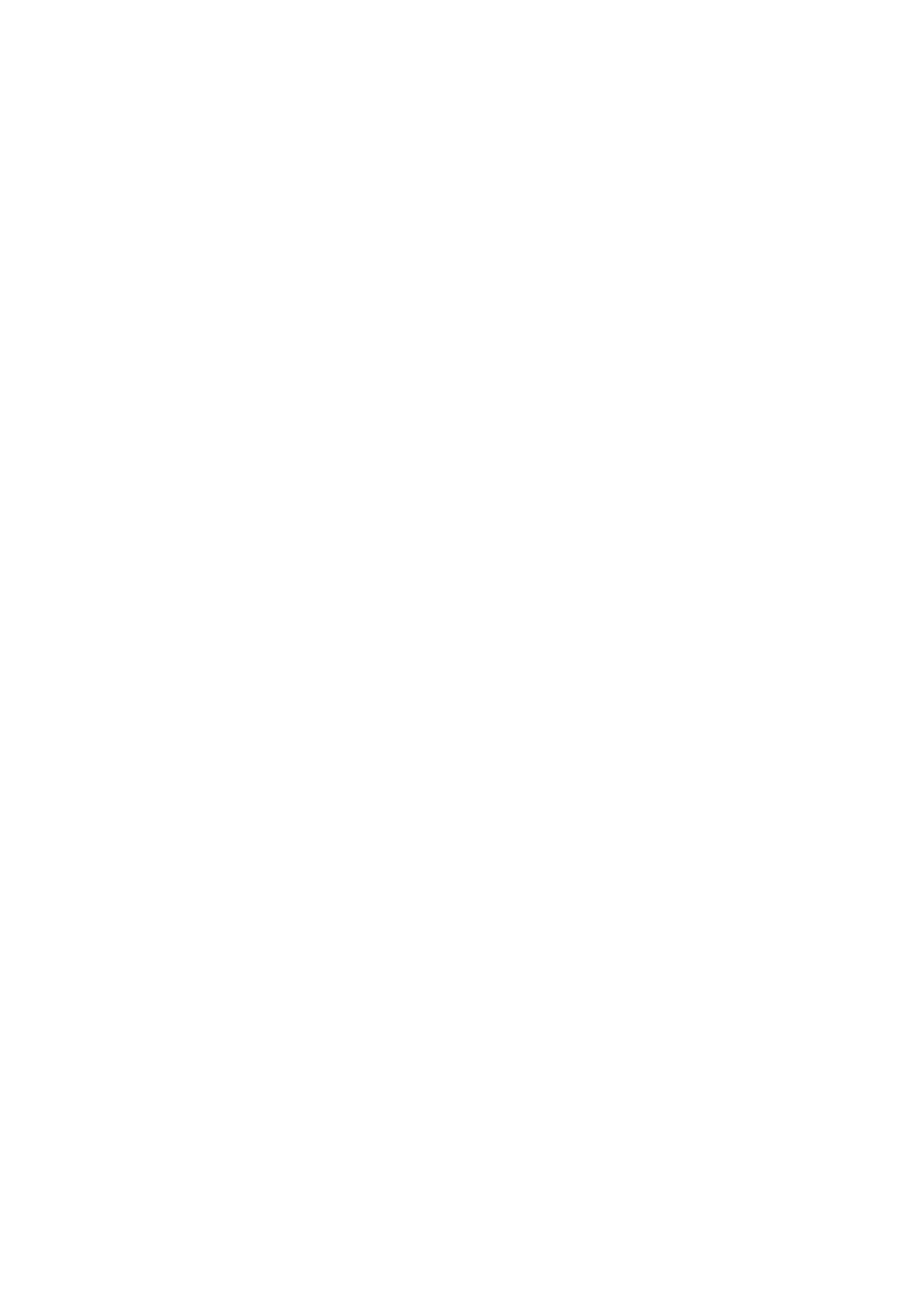#### Western Australia

# Genetically Modified Crops Free Areas Act 2003

# **Contents**

| 1.  | Short title                                    | 1              |
|-----|------------------------------------------------|----------------|
| 2.  | Commencement                                   |                |
| 3.  | Interpretation                                 | 1              |
| 4.  | Designation of genetically modified crops free |                |
|     | areas                                          | 2              |
| 5.  | Offence                                        | $\overline{2}$ |
| 6.  | Exemptions                                     | $\overline{3}$ |
| 7.  | Breach of conditions of an exemption           | 4              |
| 8.  | Orders for destruction of genetically modified |                |
|     | crops                                          | 4              |
| 9.  | Compensation                                   | 5              |
| 10. | Orders a court may make on conviction          | 5              |
| 11. | Authorised officers                            | 6              |
| 12. | General power to enter places                  | 6              |
| 13. | Entry under warrant                            | 6              |
| 14. | General powers upon entering places            | 7              |
| 15. | Assistants and equipment                       | 7              |
| 16. | Purpose of entry to be given on request        | 7              |
| 17. | Protection from liability for wrongdoing       | 8              |
| 18. | Regulations                                    | 8              |
| 19. | Review of Act                                  | 8              |
|     | <b>Notes</b>                                   |                |
|     | Compilation table                              | 9              |

## Defined terms

| Ceased on 28 Oct 2016                                                    |  | Version 00-d0-00 | page i |
|--------------------------------------------------------------------------|--|------------------|--------|
| Extract from www.slp.wa.gov.au, see that website for further information |  |                  |        |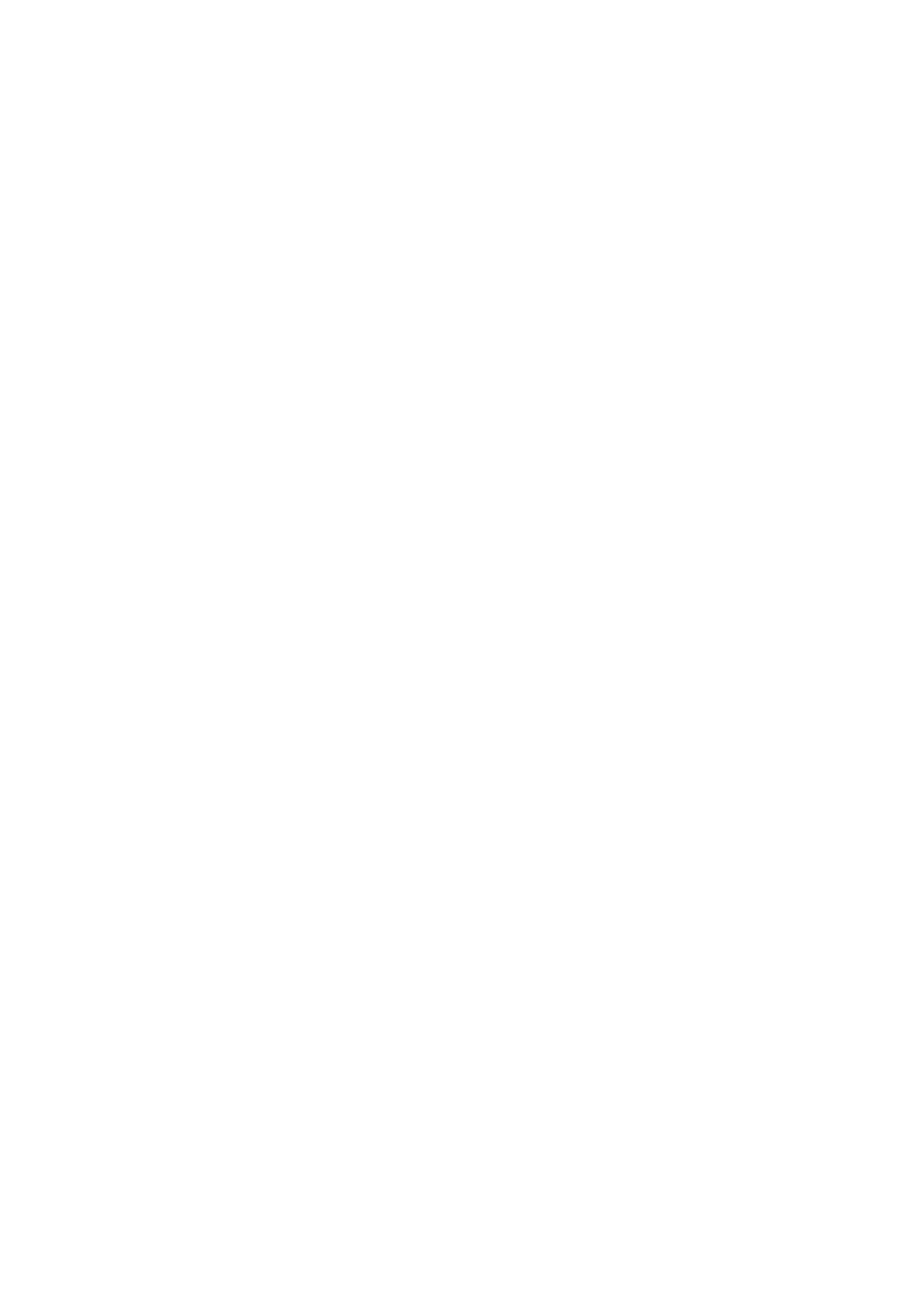#### Western Australia

# Genetically Modified Crops Free Areas Act 2003

#### An Act to prohibit the cultivation of certain genetically modified crops in designated areas of the State and to provide for their destruction in certain cases.

#### 1. Short title

 This Act may be cited as the Genetically Modified Crops Free Areas Act 2003.

#### 2. Commencement

 This Act comes into operation on the day on which it receives the Royal Assent.

#### 3. Interpretation

In this Act, unless the contrary intention appears —

authorised officer means an officer designated under section 11 as an authorised officer;

cultivate, in relation to a crop, includes to breed, propagate, grow, raise or culture plants, or parts of plants, for that crop;

Department means the department of the Public Service principally assisting the Minister in the administration of this Act;

*field trial* means the small scale cultivation of a crop that is  $-$ 

- (a) for the purpose of assessing the viability and environmental risks of that crop; and
- (b) not for commercial purposes;

**gene technology** has the meaning given by section  $10(1)$  of the Gene Technology Act 2000 of the Commonwealth;

Ceased on 28 Oct 2016 Version 00-d0-00 page 1<br>Extract from www.slp.wa.gov.au, see that website for further information  $\mathbf{F}$  from which was the set that we besite for further information  $\mathbf{F}$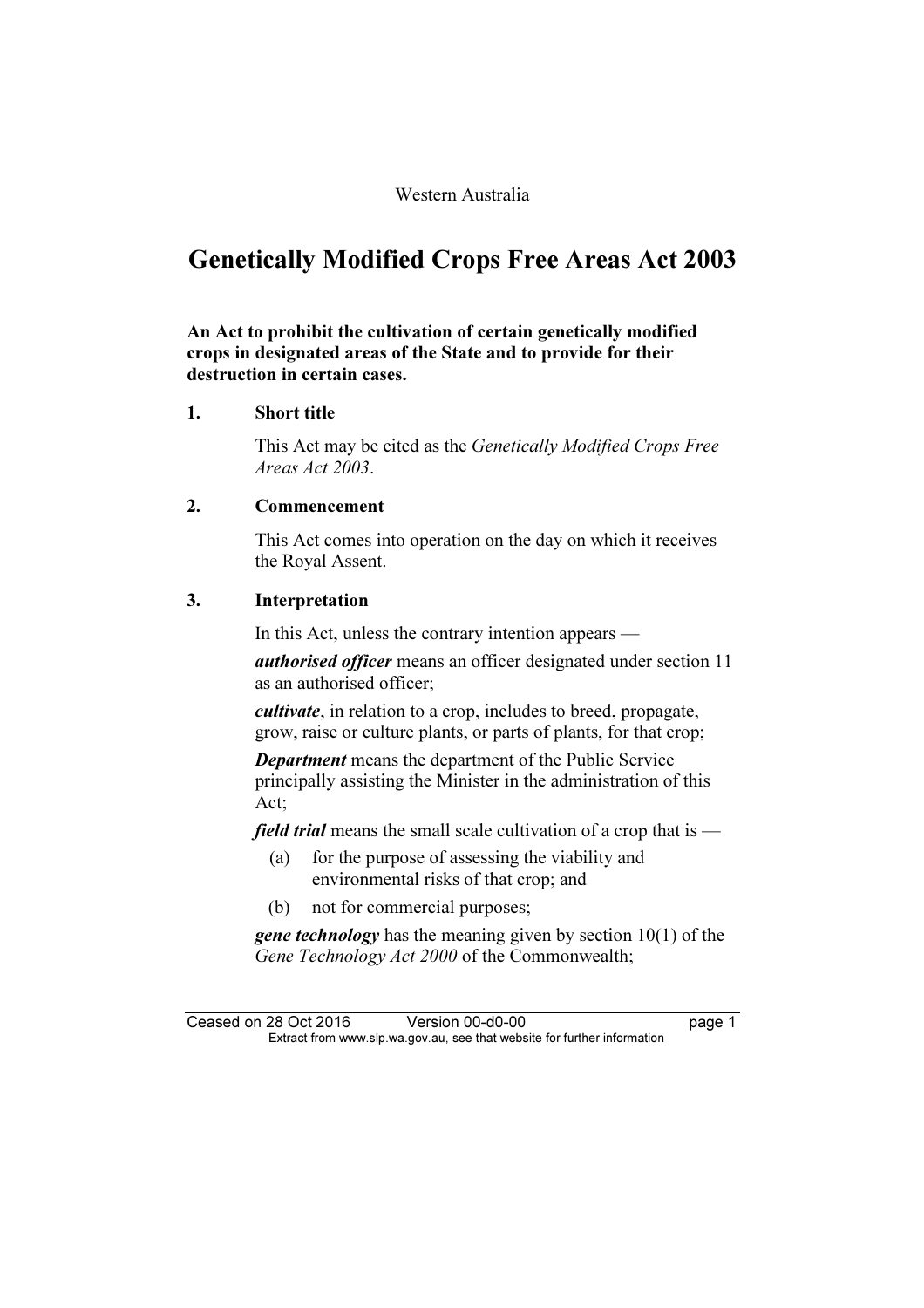genetically modified crop means a crop that consists of or includes plants that are genetically modified organisms;

#### genetically modified organism means —

- (a) an organism that has been modified by gene technology; or
- (b) an organism that has inherited particular traits from an organism (the initial organism), being traits that occurred in the initial organism because of gene technology;

**GMO licence** has the meaning given by section 10(1) of the Gene Technology Act 2000 of the Commonwealth.

#### 4. Designation of genetically modified crops free areas

- (1) The Minister may, by order published in the Gazette, designate an area of the State as an area in which —
	- (a) a genetically modified crop must not be cultivated; or
	- (b) a genetically modified crop specified in the order must not be cultivated.
- (2) An order, or a combination of orders, may designate the whole of the State.
- (3) An order may be amended or revoked by further order published in the Gazette.
- (4) Section 42 of the Interpretation Act 1984 applies to an order as if the order were a regulation.

#### 5. Offence

- (1) A person commits an offence if
	- (a) the person cultivates a genetically modified crop;
	- (b) the crop is cultivated in an area that is designated in an order under section 4;
	- (c) if the order is made under section  $4(1)(b)$ , the crop is specified in the order; and

page 2 Version 00-d0-00 Ceased on 28 Oct 2016<br>Extract from www.slp.wa.gov.au, see that website for further information  $\mathbf{F}$  from which was the set that we besite for further information  $\mathbf{F}$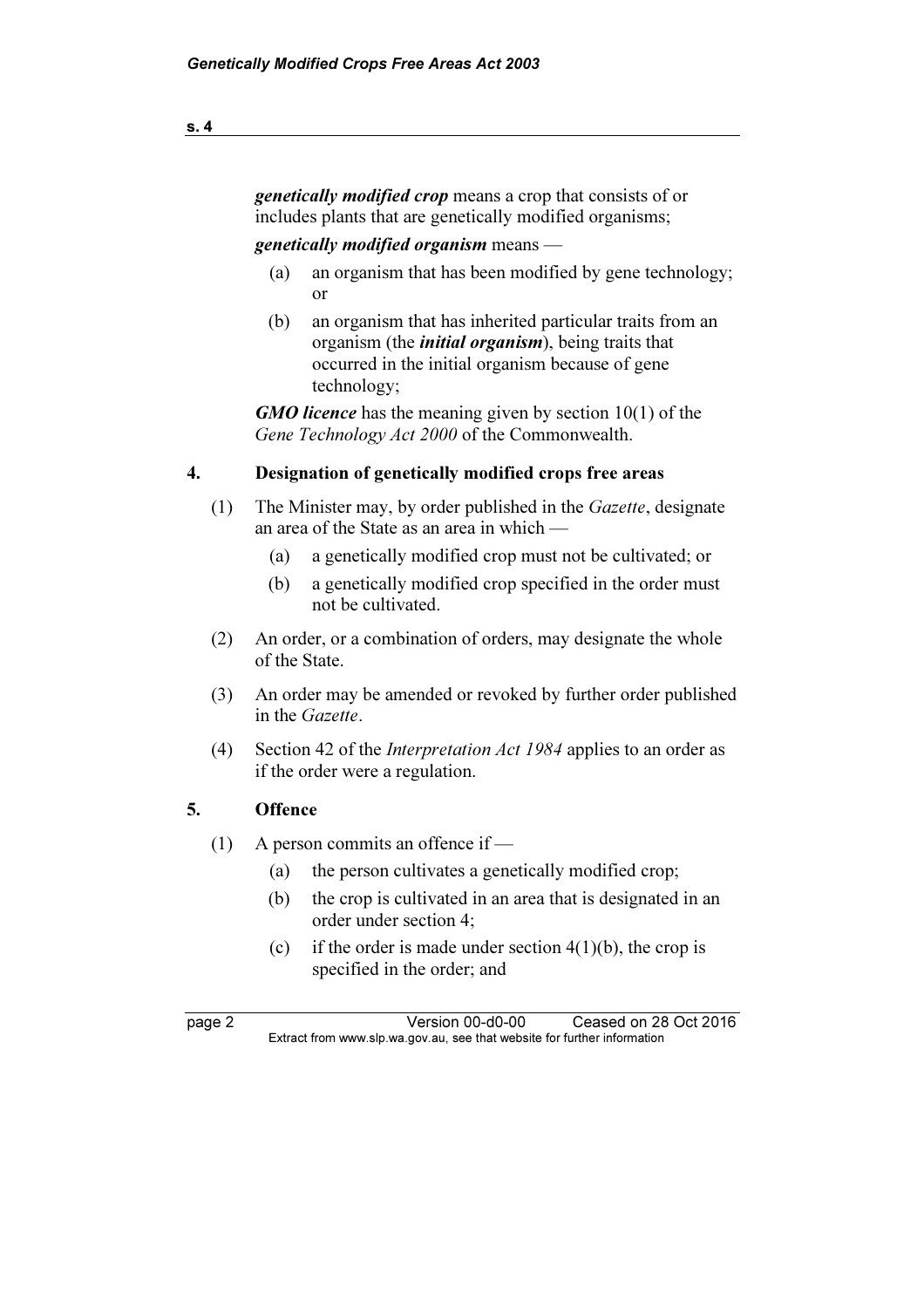(d) the person knows, or is reckless as to whether or not, the crop is a genetically modified crop.

Penalty: \$200 000.

- (2) Subsection (1) does not apply to the cultivation of a genetically modified organism under a GMO licence if —
	- (a) the licence authorises release of the genetically modified organism into the environment but only to the extent of release for the purposes of a field trial; and
	- (b) the cultivation is a field trial that complies with the licence.
- (3) Subsection (1) does not apply to the cultivation of a genetically modified organism if the cultivation does not involve the intentional release of the organism into the environment.
- (4) Subsection (1) does not apply to the cultivation of a genetically modified organism if the cultivation is covered by an exemption granted under section 6.
- (5) Proceedings for an offence against subsection (1) are to be dealt with by a court constituted by a magistrate.

#### 6. Exemptions

- (1) The Minister may, by order published in the Gazette, exempt a person, or a specified class of persons, from the application of section 5(1) to a specified extent in relation to a specified area or in any other specified way.
- (2) An exemption may be granted subject to specified conditions.
- (3) The Minister may, by order published in the Gazette, vary the conditions to which an exemption is subject or revoke the exemption.
- (4) Section 42 of the Interpretation Act 1984 applies to an order under subsection (1) or (3) as if the order were a regulation.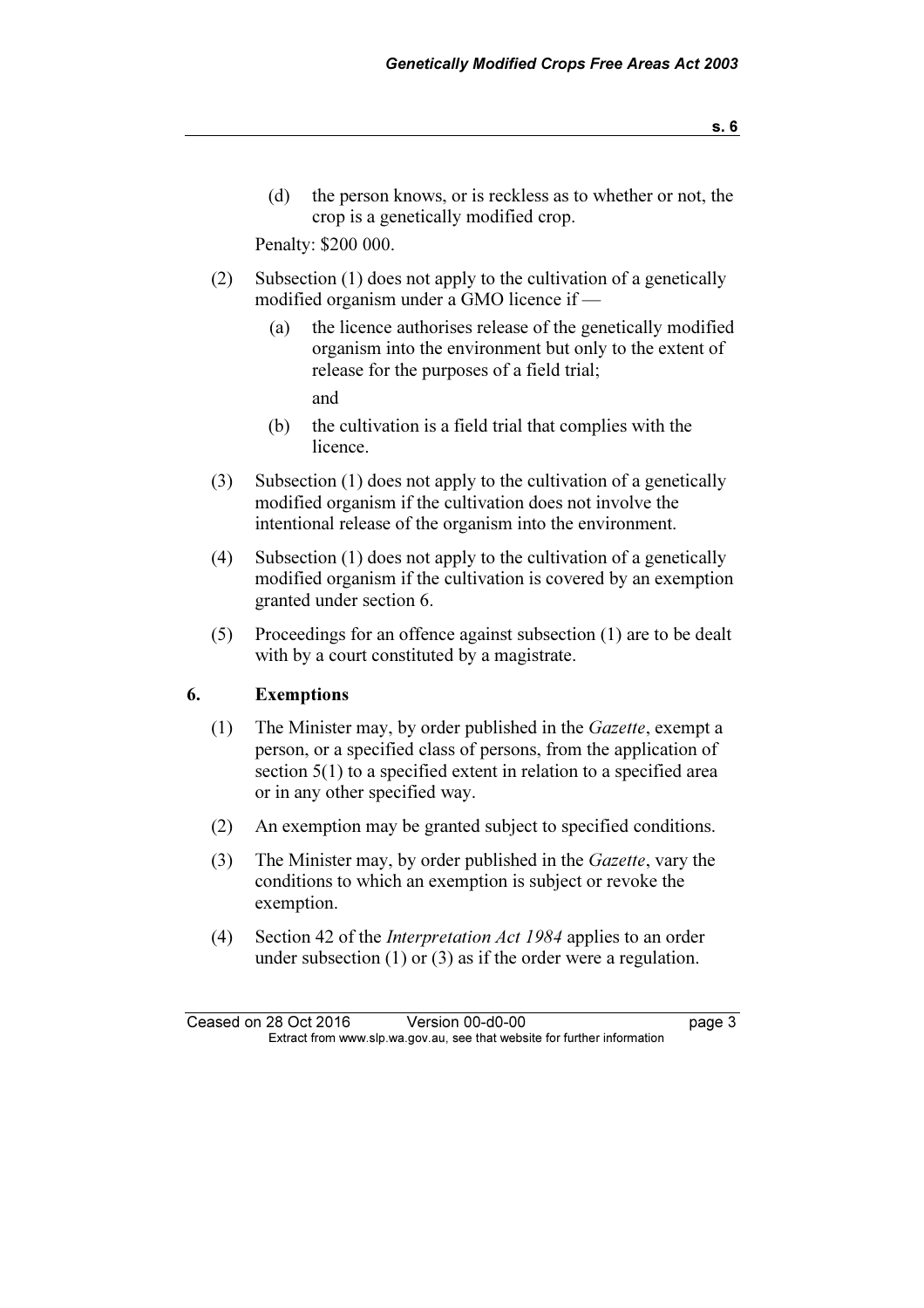(5) An exemption may be included in an order designating an area under section 4.

### 7. Breach of conditions of an exemption

- (1) A person to whom an exemption applies who contravenes a condition to which the exemption is subject commits an offence. Penalty: \$200 000.
- (2) Proceedings for an offence under subsection (1) are to be dealt with by a court constituted by a magistrate.

### 8. Orders for destruction of genetically modified crops

- (1) The chief executive officer may, in writing, order the destruction of a crop if the chief executive officer is satisfied that —
	- (a) the crop is a genetically modified crop;
	- (b) the crop is cultivated in an area that is designated in an order under section 4 (the designating order);
	- (c) if the designating order is made under section  $4(1)(b)$ , the crop is specified in the designating order; and
	- (d) an exemption under section 6 does not apply in relation to the crop, or, if an exemption under section 6 does apply, the person to whom the exemption applies has failed to comply in a material way with the conditions to which the exemption is subject.
- (2) For the purpose of giving effect to an order under this section, an authorised officer may, by force of this subsection —
	- (a) enter the land on which the crop is situated and, if necessary, enter premises upon that land;
	- (b) seize the crop; and
	- (c) destroy the crop, either on the land or elsewhere.

| r<br>۰ |  |
|--------|--|
|--------|--|

**Page 4 Version 00-d0-00 Ceased on 28 Oct 2016**<br>Extract from www.slp.wa.gov.au, see that website for further information  $\mathbf{F}$  from which was the set that we besite for further information  $\mathbf{F}$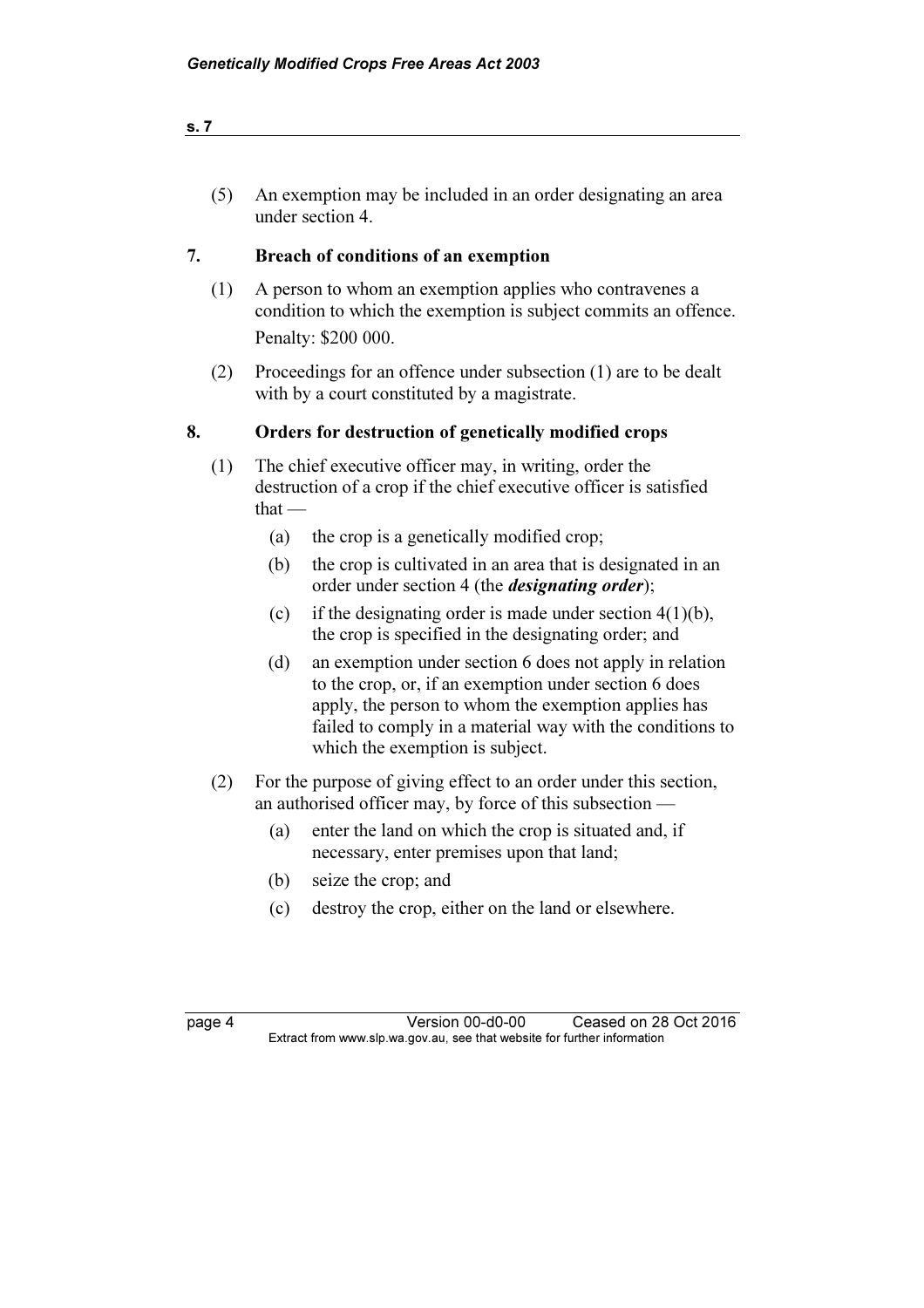#### 9. Compensation

- (1) A person who suffers loss or damage as a result of the exercise of the powers in respect of the destruction of a crop under section 8(2) may, within one year of the exercise of those powers, apply to the chief executive officer for compensation for that loss or damage.
- (2) No compensation is payable unless the chief executive officer is of the opinion that, in the circumstances of the case, it is just to pay compensation.
- (3) No compensation is payable if the person who suffered the loss or damage is being or has been prosecuted for an offence against section 5(1) unless the person is acquitted of the offence.
- (4) The amount of compensation payable is to be determined by agreement between the person applying for compensation and the chief executive officer or, in the absence of agreement, by the Magistrates Court on the application of the person applying for compensation or of the chief executive officer.

[Section 9 amended by No. 17 of 2014 s. 4.]

#### 10. Orders a court may make on conviction

- (1) If a court convicts a person of an offence against section 5 or 7 and the genetically modified crop has been destroyed under an order of the chief executive officer under section 8(1), the court may, in addition to any other penalty imposed, order that the person pay to the Minister the costs of destroying the crop.
- $(2)$  If
	- (a) a court convicts a person of an offence against section 5 or 7;
	- (b) it is proved on the balance of probabilities that the cultivation of the genetically modified crop by the convicted person resulted in another crop being a genetically modified crop;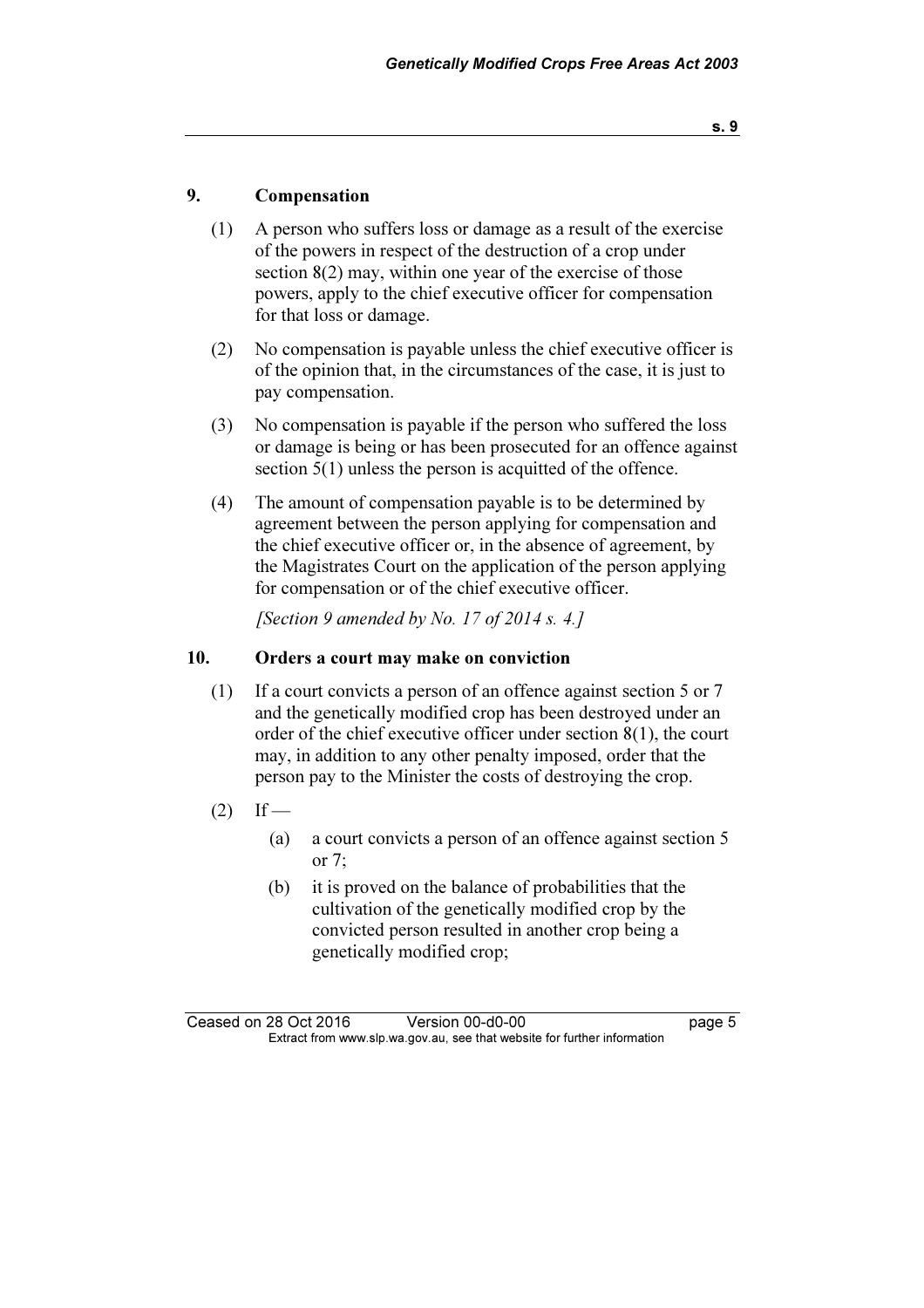- (c) that other crop is destroyed under an order of the chief executive officer under section 8(1); and
- (d) compensation is paid to another person under section 9 because of the destruction of that other crop,

 the court may, in addition to any other penalty imposed, order the convicted person pay to the Minister an amount equal to the amount of compensation paid.

 (3) If a court convicts a person of an offence against section 5 or 7, the court may, in addition to any other penalty imposed, order the convicted person to pay to any other person who has suffered loss or damage or incurred costs or expenses as a result of the commission of the offence compensation for the loss or damage, or an amount for or towards the costs or expenses.

#### 11. Authorised officers

 The Minister may, in writing, designate an officer of the Department as an authorised officer for the purposes of this Act.

#### 12. General power to enter places

 For the purposes of investigating whether this Act has been contravened, an authorised officer may enter and inspect any place if the consent of the owner or occupier has been obtained.

#### 13. Entry under warrant

- (1) In the circumstances described in subsection (2), a justice may by warrant authorise an authorised officer, together with such other persons as are named or described in the warrant (including police officers), to enter and inspect any place using such force as is necessary.
- (2) A warrant may be granted under subsection (1) where a justice is satisfied that the entry is reasonably required by an authorised officer for the purposes of investigating whether this Act has been contravened, but —
	- (a) entry has been refused or is opposed or prevented; or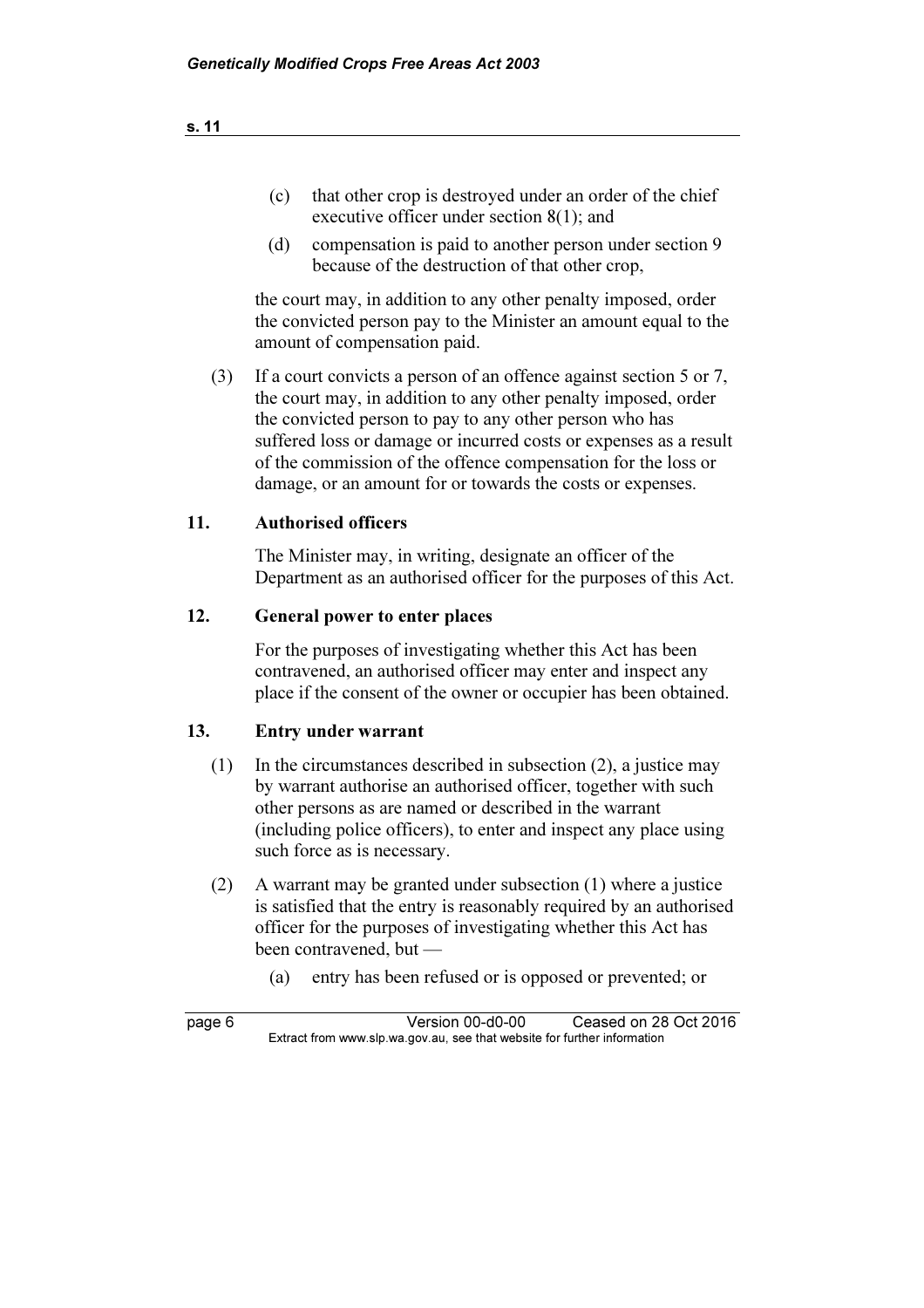- (b) entry cannot be obtained.
- (3) A warrant granted under subsection  $(1)$ 
	- (a) is to be in the prescribed form;
	- (b) is to specify the purpose for which the place may be entered; and
	- (c) continues to have effect until the purpose for which it was granted has been satisfied.

#### 14. General powers upon entering places

 Upon entry to a place under section 12 or under a warrant under section 13, an authorised officer may —

- (a) inspect, count, examine or mark for identification any plant in the place;
- (b) require a person to produce any document that is or may be relevant to the investigation;
- (c) inspect any document produced, make copies of it or take extracts from it, and remove it for as long as is reasonably necessary to make copies or extracts;
- (d) take or remove for analysis or examination samples of or from, or specimens of, any plant in the place.

#### 15. Assistants and equipment

 Entry by an authorised officer under section 8(2), 12 or 13 may be made with such assistants and equipment as are considered necessary for the purpose for which entry is required.

#### 16. Purpose of entry to be given on request

 An authorised officer who enters or who has entered a place is to give particulars of the power by virtue of which the authorised officer claims a right of entry, on being requested to do so.

Ceased on 28 Oct 2016 Version 00-d0-00 page 7<br>Extract from www.slp.wa.gov.au, see that website for further information  $\mathbf{F}$  from which was the set that we besite for further information  $\mathbf{F}$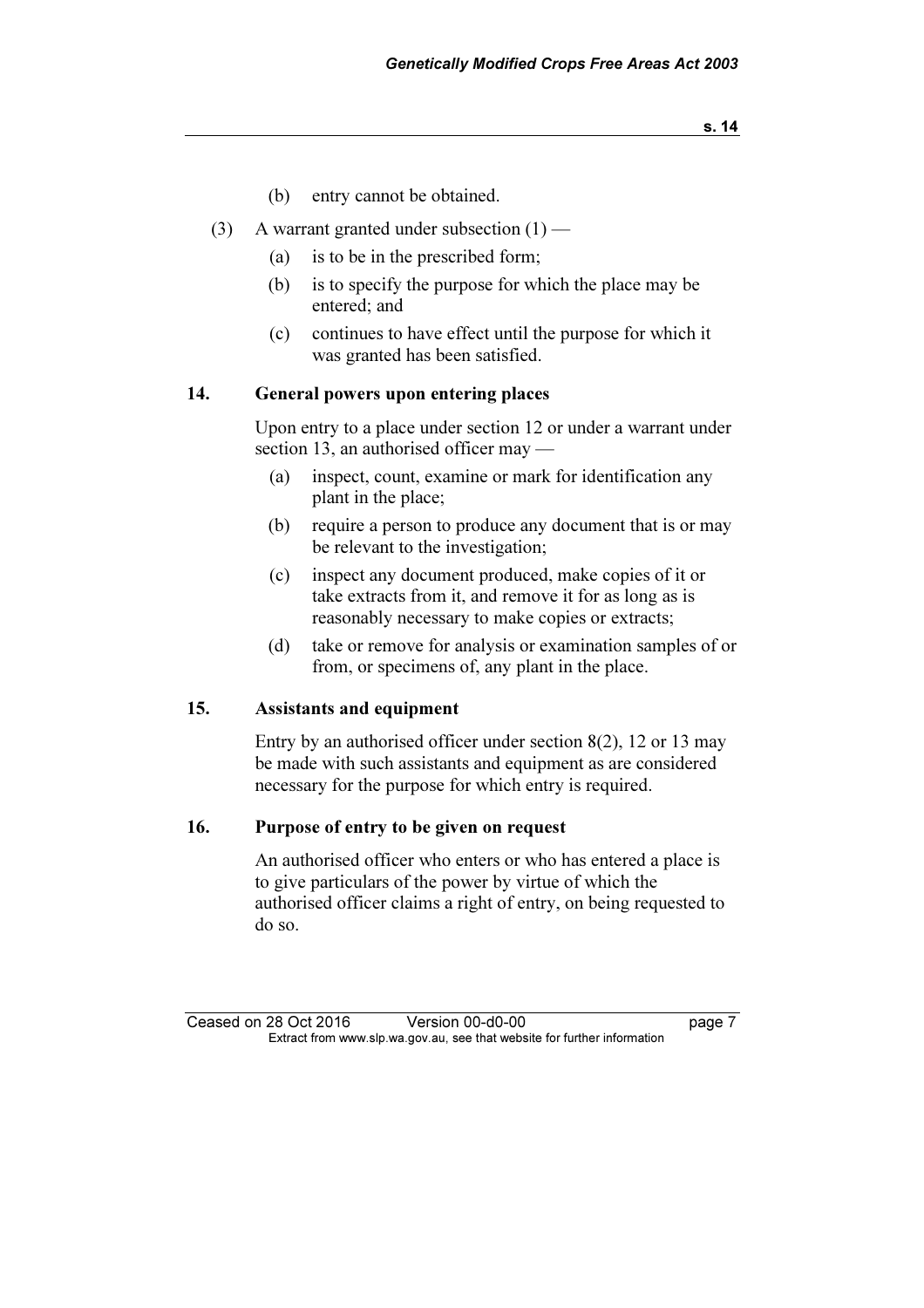s. 17

#### 17. Protection from liability for wrongdoing

- (1) An authorised officer is not liable for anything that the officer has, in good faith, done in the performance or purported performance of a function under this Act.
- (2) Despite subsection (1), the State is not relieved of any liability that it might have for an authorised officer having done anything as described in that subsection.
- (3) The protection given by this section applies even though the thing done as described in subsection (1) may have been capable of being done whether or not this Act had been enacted.
- (4) In this section, a reference to the doing of anything includes a reference to an omission to do anything.

#### 18. Regulations

 The Governor may make regulations prescribing all matters that are required or permitted by this Act to be prescribed, or are necessary or convenient to be prescribed for giving effect to the purposes of this Act.

#### 19. Review of Act

- (1) The Minister is to carry out a review of the operation and effectiveness of this Act as soon as is practicable after the expiration of 5 years from its commencement.
- (2) The Minister is to prepare a report based on the review and, as soon as is practicable after the report is prepared (and in any event not more than 12 months after the expiration of the 5 year period referred to in subsection (1)), cause it to be laid before each House of Parliament.

page 8 Version 00-d0-00 Ceased on 28 Oct 2016<br>Extract from www.slp.wa.gov.au, see that website for further information  $\mathbf{F}$  from which was the set that we besite for further information  $\mathbf{F}$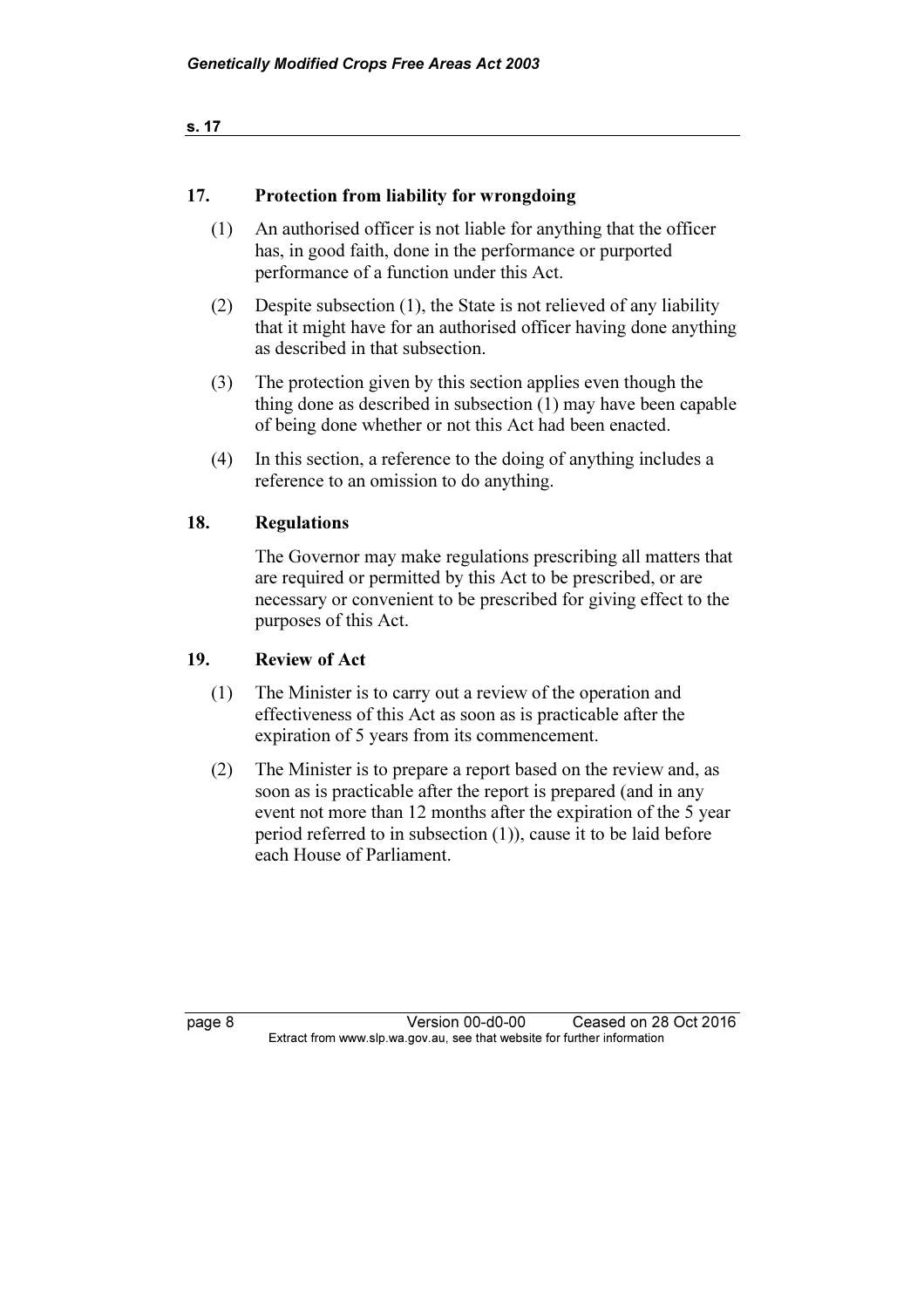#### **Notes**

1 This is a compilation of the Genetically Modified Crops Free Areas Act 2003 and includes the amendments made by the other written laws referred to in the following table.

#### Compilation table

| <b>Short title</b>                                            | <b>Number</b><br>and Year | Assent     | Commencement                                                        |
|---------------------------------------------------------------|---------------------------|------------|---------------------------------------------------------------------|
| Genetically Modified Crops 79 of 2003<br>Free Areas Act 2003  |                           |            | 24 Dec 2003 24 Dec 2003 (see s. 2)                                  |
| Statutes (Repeals and<br>Minor Amendments)<br>Act $2014$ s. 4 | 17 of 2014                | 2 Jul 2014 | 6 Sep 2014 (see s. $2(b)$ and<br><i>Gazette</i> 5 Sep 2014 p. 3213) |

This Act was repealed by the Genetically Modified Crops Free Areas Repeal Act 2016 (No. 34 of 2016) Pt. 2 as at 28 Oct 2016 (see s. 2(b))

Ceased on 28 Oct 2016 Version 00-d0-00 page 9 Extract from www.slp.wa.gov.au, see that website for further information